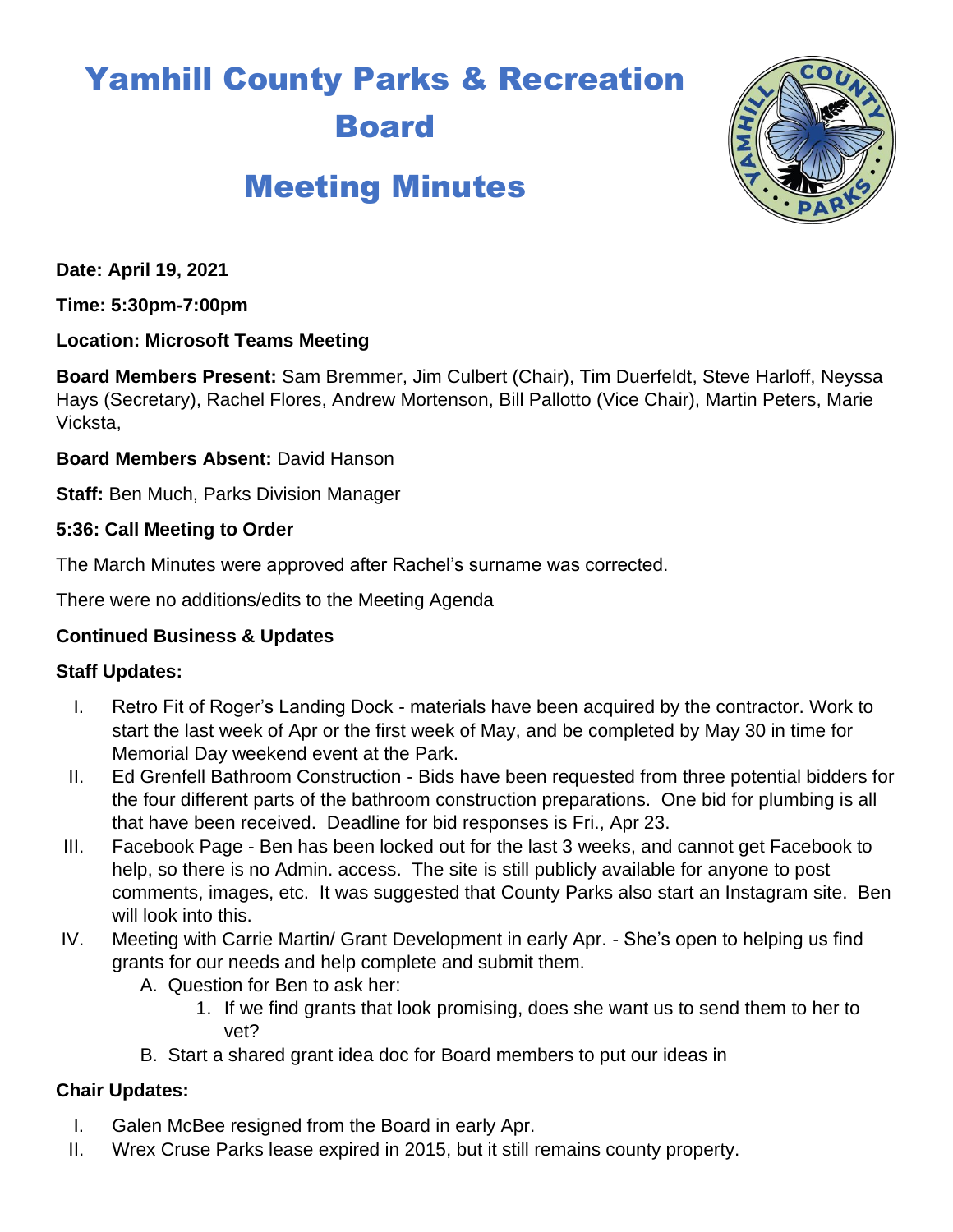- III. Rogers Landing is also a leased Park. The main part was extended to 2036, but the southern addition ends in 2025 and needs to be renewed in 2024.
- IV. At the May Board meeting we will hold officer elections.

#### **Continuing Business:**

A. Finalize Summer Parks Puzzle Plan

Signs with two letters will be posted in the following parks (Board Member assignments follow):

- a) Yamhill Nature Trail Steve
- b) Wennerberg Park Steve
- c) Rogers Landing Sam
- d) Schaad Martin
- e) Dayton Landing Tim
- f) Huber Bill
- g) Yamhill County Fairgrounds Rachel
- h) Lafayette Locks Historical Marie
- i) Deer Creek Nature Dave (tentative)
- j) Blackwell Dave (tentative)
- B. Signs: Neyssa will create signs
	- 1. Black Letters on Bright Yellow paper
	- 2. Name of program & very brief description
	- 3. County parks website
	- 4. County parks logo
- C. Timeline
	- 1. April 19 Choose parks
	- 2. Apr 29 Clues to card location sent to Ben/Rachel
		- a) Put the cards in an obvious place
		- b) Make clues directions to the card
	- 3. May 17 Passport layout review by Board
	- 4. Mid June to Labor Day for program
	- 5. Sept 20 Passport postcards due, Board draw prize winners
	- 6. Oct 18 Invite prize winners and award prizes
- D. Design Summer Parks Logo Need fun font Rachel will create and email Ben
- E. Rules Discussion. Need revisions.
- F. Passport Distribution Need to contact vendors.
	- 1. Many public buildings are closed to the public
	- 2. Jim will send list of past vendors and we'll figure it out by email who will contact which businesses
- G. Prizes should include information card Summer Parks Puzzle answer
- B. Traffic Study Roll Out Andy

County Public Works has 6 traffic counters we can borrow for a couple of days at a time at no cost to us

- 1. Recommend using holiday weekends (4th of July and Labor Day) and perhaps a couple of other weekends
- 2. Andy will ask how often Public Works is willing to deploy the counters